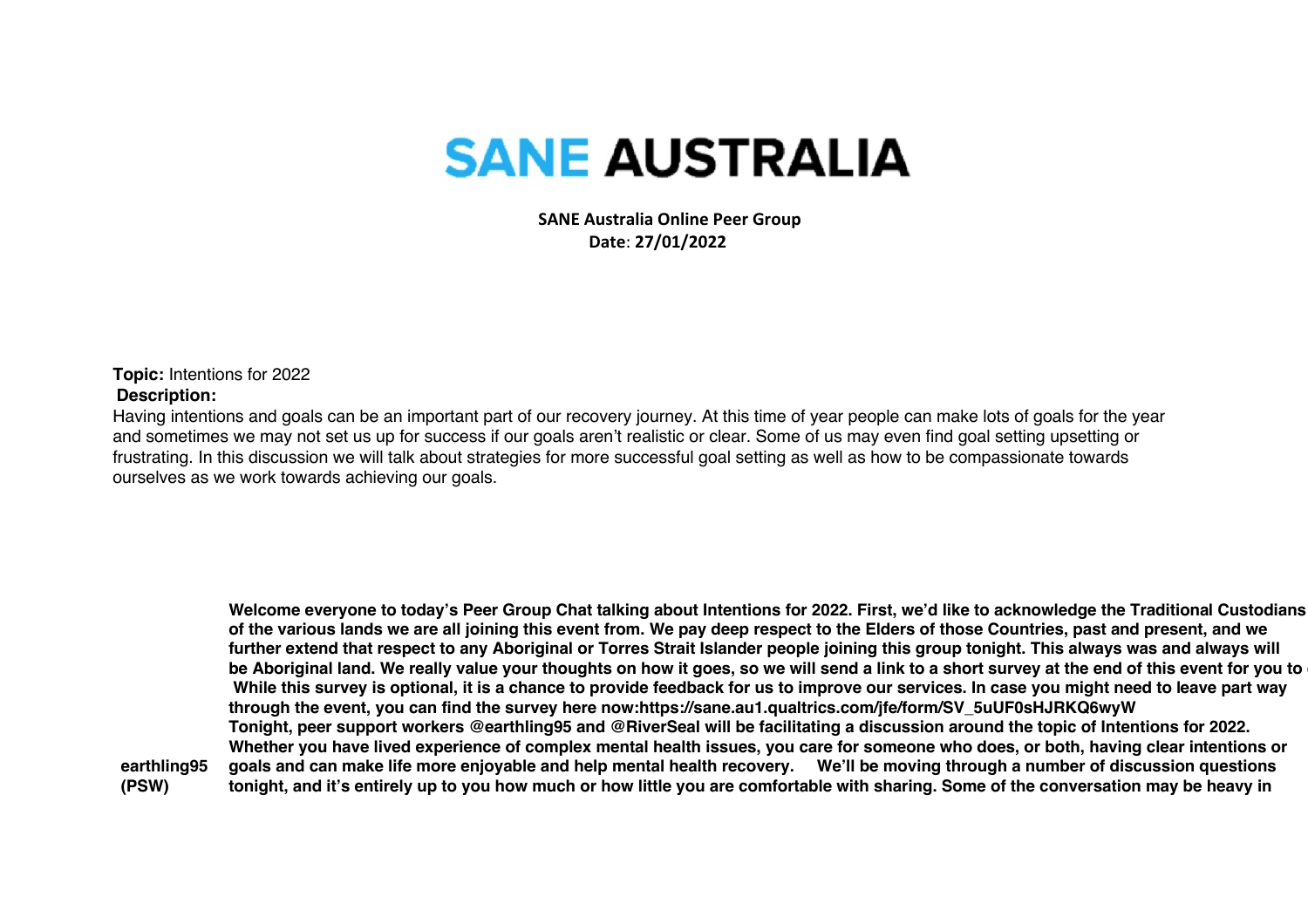**nature as we talk about mental health struggles. @pisces\_1 who moderates on the SANE Forums, is working behind the scenes to ensure our safety. If you're having any technical difficulties, please see our FAQ : (https://www.sane.org/peer-support/peer-group-chat/chat-faqs#what-if-i-am-having-a-tough-time-and-need-immediate-support) or message @pisces\_1.**

| earthling95<br>(PSW)<br>earthling95<br>(PSW)<br>earthling95<br>(PSW) | We're looking forward to creating a space where we can reflect and learn together and expand our ideas of our Intentions for 2022. We will be<br>starting the discussion shortly, and will just allow a bit more time for people to log on and join $\bullet$<br>Welcome everyone! Feel free to introduce yourselves. |
|----------------------------------------------------------------------|-----------------------------------------------------------------------------------------------------------------------------------------------------------------------------------------------------------------------------------------------------------------------------------------------------------------------|
| pisces_1<br>(Moderator)<br><b>RiverSeal</b>                          | Hi meme1                                                                                                                                                                                                                                                                                                              |
| (PSW)                                                                | Hi meme1. Welcome!                                                                                                                                                                                                                                                                                                    |
| pisces_1<br>(Moderator)<br>earthling95                               | Hi @LiveInHope1                                                                                                                                                                                                                                                                                                       |
| (PSW)                                                                | Hello LiveinHope1 and meme1 :)                                                                                                                                                                                                                                                                                        |
| LiveInHope<br>LiveInHope                                             | Hi pisces $_1$ :)                                                                                                                                                                                                                                                                                                     |
|                                                                      | Hi @earthling95                                                                                                                                                                                                                                                                                                       |
| <b>RiverSeal</b><br>(PSW)<br>LiveInHope                              | Hello @LiveInHope1 ! Welcome to the chat                                                                                                                                                                                                                                                                              |
|                                                                      | Hi @RiverSeal (PSW) Thank you                                                                                                                                                                                                                                                                                         |
| earthling95<br>(PSW)<br><b>RiverSeal</b>                             | Starting off. often in Therapy or recovery contexts, we are asked to set goals. How has setting goals benefitted your recovery?                                                                                                                                                                                       |
| (PSW)                                                                | I feel that setting goals helps me focus on whats important to me while I navigate through the fog                                                                                                                                                                                                                    |
| earthling95<br>(PSW)                                                 | Welcome @Kitty                                                                                                                                                                                                                                                                                                        |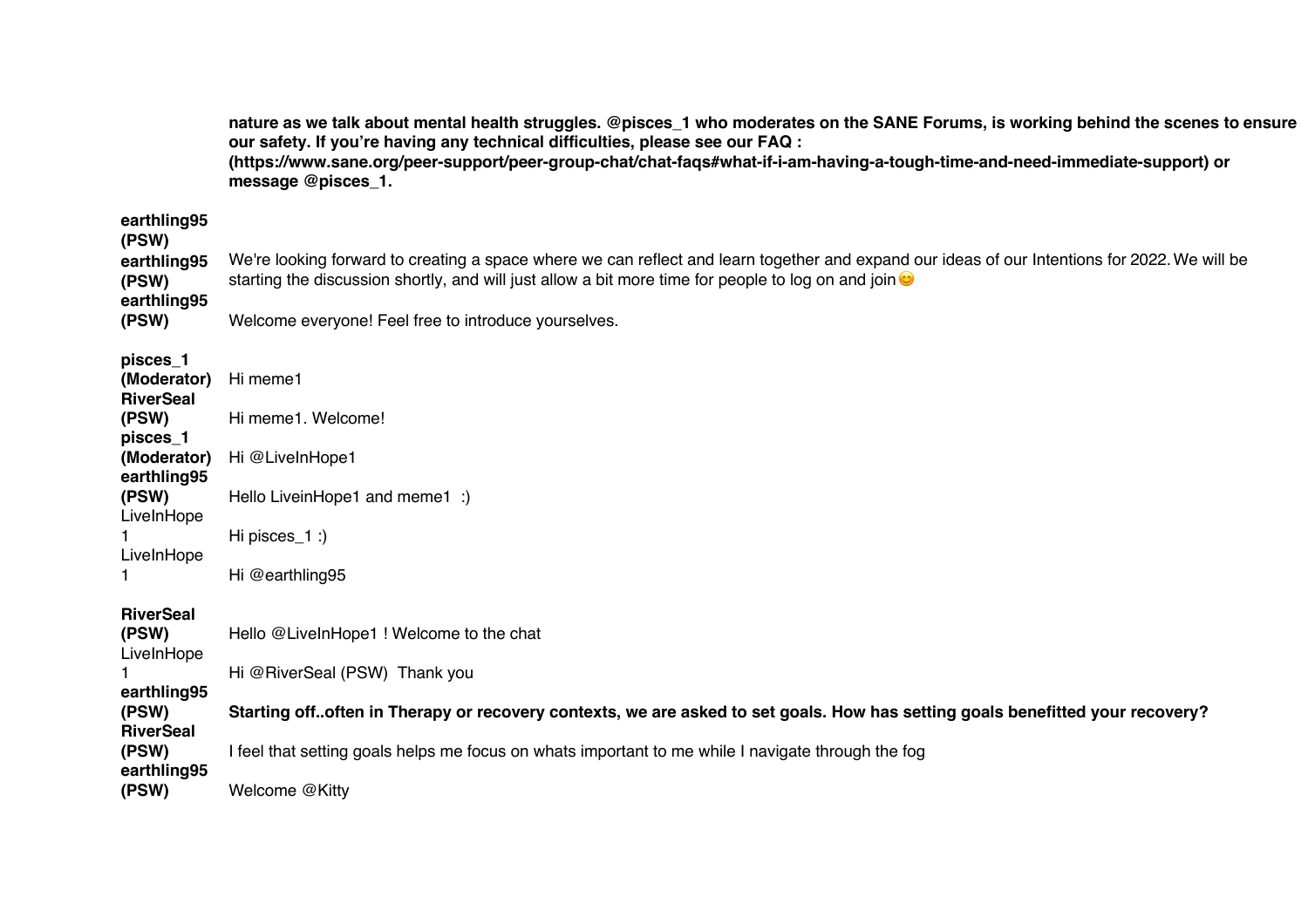| earthling95<br>(PSW)<br><b>RiverSeal</b>    | I personally thrive off structure and having goals can give me something to look forward to. It feels good to feel capable and enjoy small wins!       |
|---------------------------------------------|--------------------------------------------------------------------------------------------------------------------------------------------------------|
| (PSW)                                       | Hi Kitty                                                                                                                                               |
| pisces_1<br>(Moderator)<br><b>RiverSeal</b> | Hi $@Kitty:$ )                                                                                                                                         |
| (PSW)<br>earthling95                        | At first I couldn't see the benefits in goal setting but I persisted and could see them working                                                        |
| (PSW)<br>earthling95                        | Has anyone made any New Years resolutions for 2022? We'd love to hear about them and your progress!                                                    |
| (PSW)<br>LiveInHope                         | Slowing down, intentional self-care and personal responsibility :)                                                                                     |
| <b>RiverSeal</b>                            | I didn't make any New Years resolutions, but I think it would be a good idea for me to set some goals. My life seems pretty meaningless lately         |
| (PSW)<br>LiveInHope                         | OMG I'm so cliche I went on a weight lose goal! But you know I'm sticking it and I am seeing results. Thankfully!! :D                                  |
|                                             | lol Riverseal. Well done for sticking to it!!                                                                                                          |
| earthling95<br>(PSW)                        | My goal is also to reduce my screen time. Iphone loves personally attacking me with weekly screen time updates haha                                    |
| RiverSeal<br>(PSW)                          | @LiveInHope1 Our journeys through mental health can feel like that sometimes but you are actively working through it tonight. Thanks for showing<br>up |
| pisces_1<br>(Moderator)                     | I am living more intentionally and within my values                                                                                                    |
| LiveInHope<br><b>RiverSeal</b>              | Thank you, @RiverSeal (PSW) Happy to be here. I only joined the forums a few days ago.                                                                 |
| (PSW)<br><b>RiverSeal</b>                   | @pisces_1 (Moderator) Values based focus in life is a great way to be!!                                                                                |
| (PSW)<br>LiveInHope                         | Well welcome to the Forums @LiveInHope1                                                                                                                |
|                                             | Thank you :)                                                                                                                                           |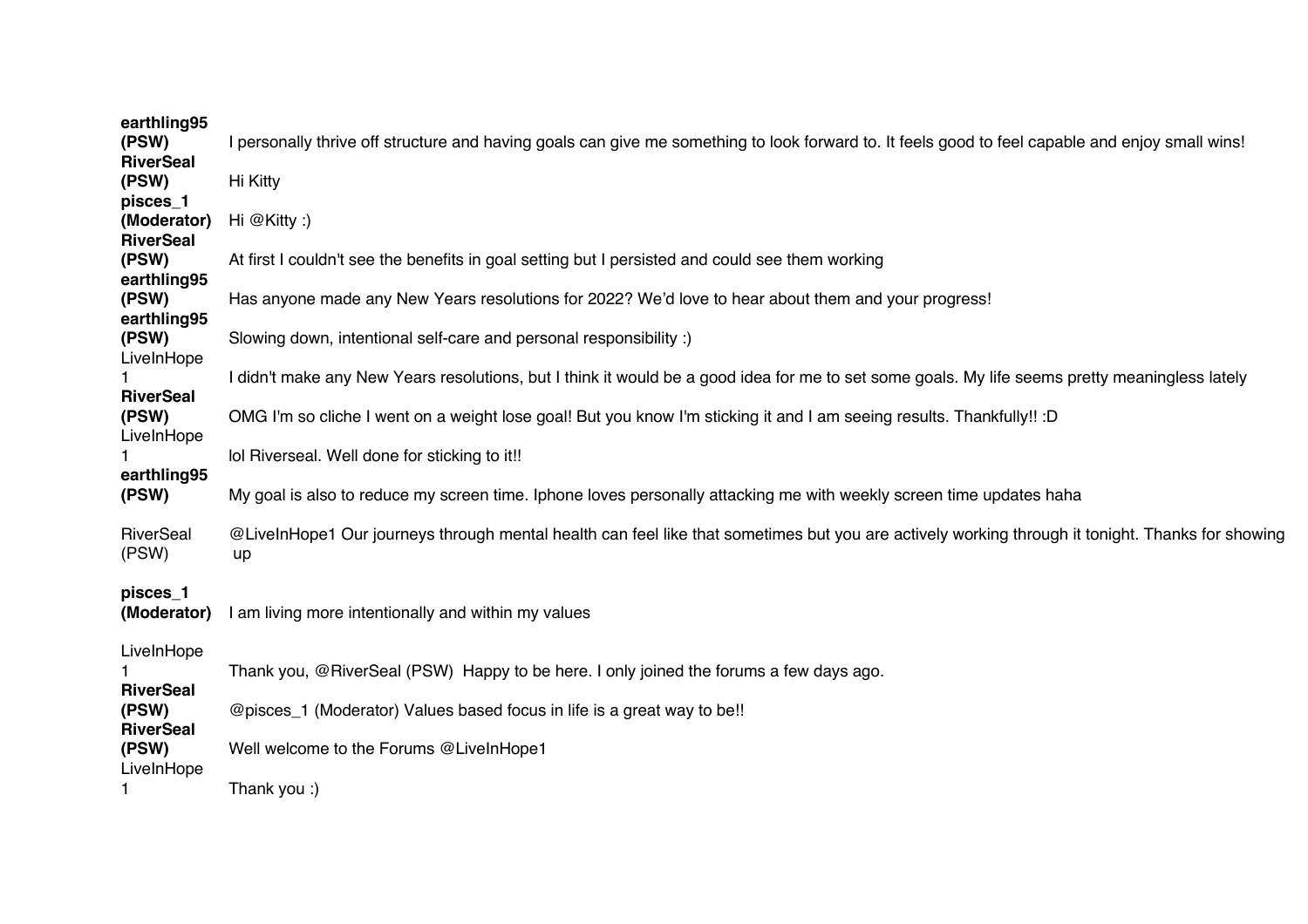| earthling95<br>(PSW)<br>earthling95               | The forums are such a supportive space-feels like a warm hug :)                                                                                                                                                                                                                                                                                                                                                                                           |
|---------------------------------------------------|-----------------------------------------------------------------------------------------------------------------------------------------------------------------------------------------------------------------------------------------------------------------------------------------------------------------------------------------------------------------------------------------------------------------------------------------------------------|
| (PSW)                                             | Do you find New Years Resolutions useful? Why? Why not?                                                                                                                                                                                                                                                                                                                                                                                                   |
| LiveInHope<br>LiveInHope                          | Earlier today, I realised that it would help me to make more 'fun' things to do around my home. The jigsaw challenge got me thinking about that.<br>Where I live is fairly small, but I have decided to clear a space and set up a big jigsaw that I have in the cupboard.                                                                                                                                                                                |
| <b>RiverSeal</b>                                  | I agree, that forums are super-supportive. Very helpful in many ways                                                                                                                                                                                                                                                                                                                                                                                      |
| (PSW)<br>earthling95<br>(PSW)<br><b>RiverSeal</b> | Jigsaws are all the rage at the moment @LiveInHope1 I haven't done one but I hear that they are really calming and time consuming!!<br>I'm conflicted about new year resolutions sometimes to be honest. I do think they add this pressure to get your life sorted as soon as the clock strikes<br>12 and we enter the new year. Goals can look different for all of us. I think my idea of what a 'goal' should look like has definitely evolved.        |
| (PSW)<br>LiveInHope<br>LiveInHope                 | I found that it was useful and the timing worked out well for me to focus on my goal. The over eating at xmas time made it feel necessary too!!<br>Yes, @RiverSeal (PSW) I find them relaxing, although I haven't done one for a couple of years. I've been dreading staying home lately, though, so I<br>think a good goal would be to get going on a jigsaw. Then, at least when I think of being home, I can think of that aspect of home as being fun |
| earthling95                                       | Yes, good timing, @RiverSeal (PSW) Any food-related goal is handy around Christmas time!                                                                                                                                                                                                                                                                                                                                                                  |
| (PSW)<br><b>RiverSeal</b>                         | That's a good perspective @LiveInHope1. Finding ways to make your personal space more 'homely':)<br>That's great @LiveInHope1 You have put a lot of thought processes into the jigsaw too and you have come up with some really positive reasons to<br>keep                                                                                                                                                                                               |
| (PSW)<br>earthling95                              | active in body and mind!!                                                                                                                                                                                                                                                                                                                                                                                                                                 |
| (PSW)                                             | What makes a good New Years resolution? Or goal, more generally?                                                                                                                                                                                                                                                                                                                                                                                          |
| LiveInHope<br>earthling95<br>(PSW)<br>earthling95 | Yes, @earthling95 I've never been great at making places I live homely, but I've realised it's important. Thank you @RiverSeal (PSW) Yes. I think it<br>will make me feel a lot more positive.<br>I think a 'good' new years resolution is something that is aligned to your personal values, needs and future possibilities that you would like to create<br>in life.                                                                                    |
| (PSW)                                             | whatever feels authentic :)                                                                                                                                                                                                                                                                                                                                                                                                                               |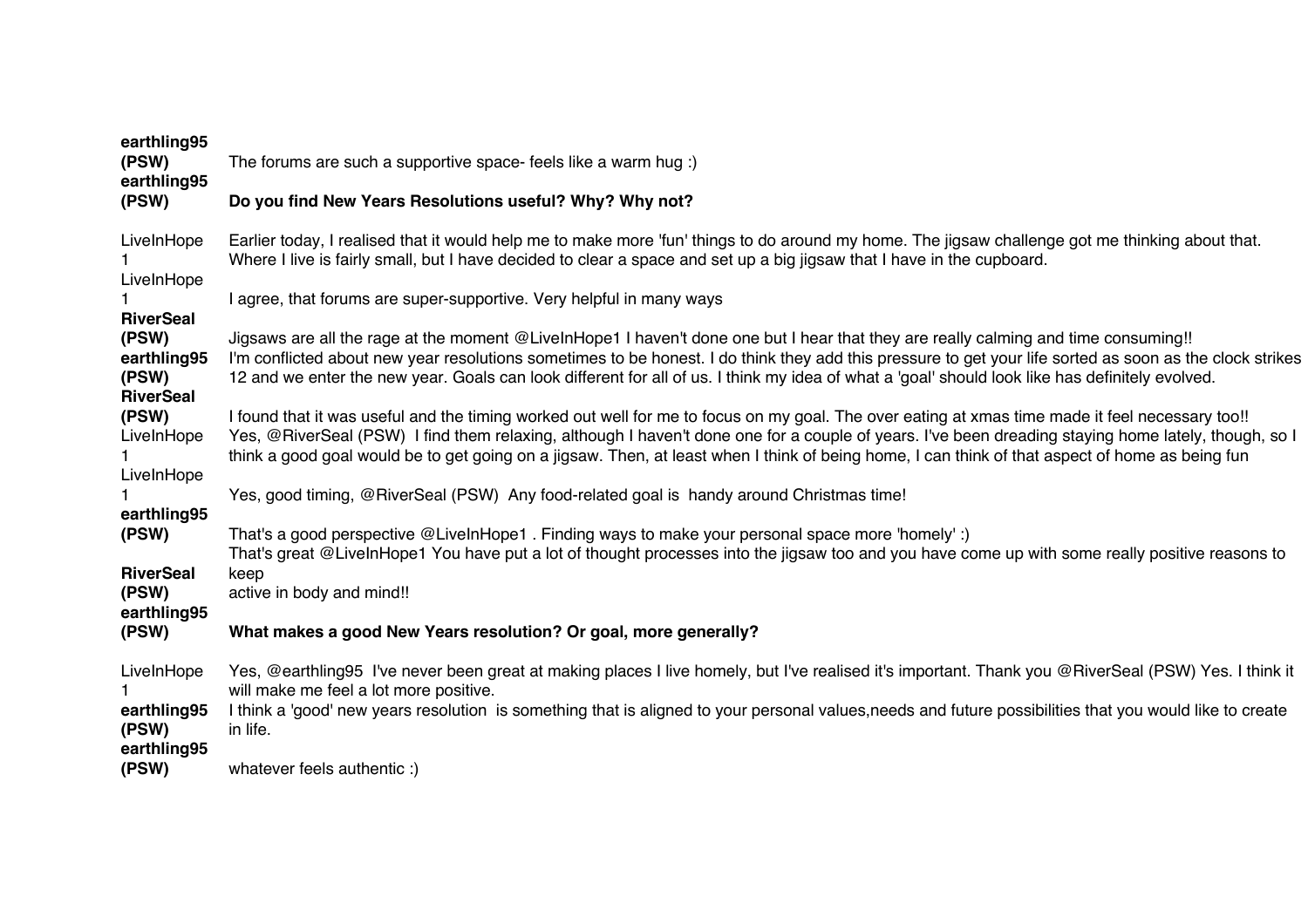| LiveInHope                               | HmmWhat makes a good goal or New Years resolution. Well, I think a good one has to be achievable. I used to make NY resolutions, but I never<br>stuck to them. About 20 yrs ago, I made a NY resolution not to make any more NY resolutions. I've stuck to that one. haha That might change in the<br>future, though |
|------------------------------------------|----------------------------------------------------------------------------------------------------------------------------------------------------------------------------------------------------------------------------------------------------------------------------------------------------------------------|
| <b>RiverSeal</b><br>(PSW)<br>earthling95 | The thing about New Years resolutions is they tend to have an emotional context to them. When we think about goals in general maybe we think<br>them through a little more intentionally.                                                                                                                            |
| (PSW)                                    | So true!                                                                                                                                                                                                                                                                                                             |
| LiveInHope                               | I agree, @earthling95 with your thoughts about goals, above. I always used to think goals were something for 'other people', but when I realised<br>goals didn't have to be huge, I improved a bit with them                                                                                                         |
| earthling95                              |                                                                                                                                                                                                                                                                                                                      |
| (PSW)                                    | Welcome @Empowering Results :)                                                                                                                                                                                                                                                                                       |
| <b>RiverSeal</b><br>(PSW)                | @LiveInHope1 NY resolutions can get a little much if you don't stick to them for sure. It's kinda setting yourself up if you don't have the right<br>intentions. Maybe we can work on some achievable and realistic goals someday and see how you go!! Can be rewardinggg                                            |
| LiveInHope                               | Yes, @RiverSeal (PSW) I would like to set more goals in my life for sure                                                                                                                                                                                                                                             |
| <b>RiverSeal</b>                         |                                                                                                                                                                                                                                                                                                                      |
| (PSW)<br>earthling95                     | hello @Empowering Results Welcome                                                                                                                                                                                                                                                                                    |
| (PSW)<br><b>RiverSeal</b>                | one step at a time :)                                                                                                                                                                                                                                                                                                |
| (PSW)<br>LiveInHope                      | What do you think about setting good New Years resolutions meme1?<br>Along with making my home more homely and fun, I think I have to mix with people more. Even though I'm a hermit in many ways, I still know I need<br>to mix with people more                                                                    |
| LiveInHope                               |                                                                                                                                                                                                                                                                                                                      |
|                                          | I think I'll make that a goal. Finding a way to meet someone who I can relate to                                                                                                                                                                                                                                     |
| earthling95<br>(PSW)                     | That's awesome :) it's a courageous act of self-care!                                                                                                                                                                                                                                                                |
| earthling95<br>(PSW)                     | Setting a goal means admitting we want something which can be scary. What are some ways we can be kind to ourselves while we set<br>goals and work towards them?                                                                                                                                                     |
| LiveInHope                               | Thank you @earthling95 I had a good friend who lived near me, someone I used to work with years ago, but she left recently, and it's left a hole in<br>my life                                                                                                                                                       |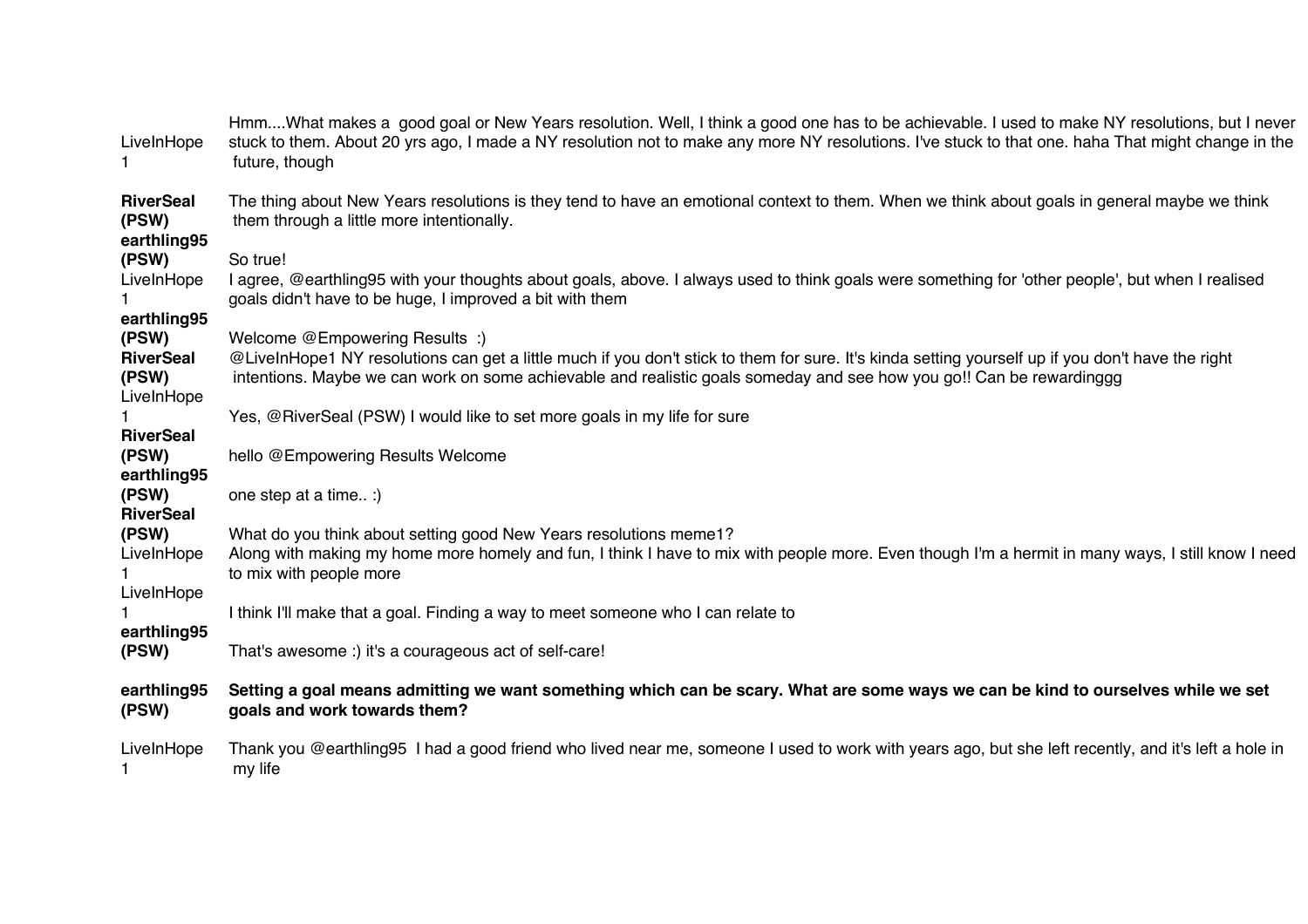| <b>RiverSeal</b><br>(PSW)<br>pisces_1                                        | I'm just getting back into the social scene @LiveInHope1 after many years of being a hermit                                                                                                                                                                                                                                                                                                                                                                                                   |
|------------------------------------------------------------------------------|-----------------------------------------------------------------------------------------------------------------------------------------------------------------------------------------------------------------------------------------------------------------------------------------------------------------------------------------------------------------------------------------------------------------------------------------------------------------------------------------------|
| (Moderator)                                                                  | Make them small and manageable, maybe each small goal leads to a big goal?                                                                                                                                                                                                                                                                                                                                                                                                                    |
| earthling95<br>(PSW)<br><b>RiverSeal</b>                                     | I hear you. When I moved overseas there was a huge void in my heart-leaving behind my dear ones. I was too scared to make friends here. It gets<br>better with time :)                                                                                                                                                                                                                                                                                                                        |
| (PSW)<br>LiveInHope                                                          | I think giving yourself time to settle into the goal and not expect you to change your life overnight.                                                                                                                                                                                                                                                                                                                                                                                        |
|                                                                              | Oh, congrats, @RiverSeal (PSW) Yes, the hermit life makes me feel 'safe' (emotionally, I guess), but it has it's down sides, for sure                                                                                                                                                                                                                                                                                                                                                         |
| LiveInHope                                                                   | I can imagine, @earthling95 Moving overseas would be very similar to how I'm feeling, I think. I agree, @RiverSeal (PSW) I'll give myself time with<br>this goal. Expecting my life to change overnight would probably not work out and would become discouraging                                                                                                                                                                                                                             |
| earthling95<br>(PSW)<br>LiveInHope                                           | I think for me a big one has been identifying my 'wants' and 'needs'. Example- if I want to get better at practising boundaries, I will 'need' support<br>from my mental health supports, practice self-compassion and act from a space of adult agency<br>Yes, @earthling95 I agreeit's important to identify our wants and needs. It's not as easy to do as anyone might think, sometimes. Often, when I<br>think of anything I want, I can come up with 10 reasons why I can't do/have it! |
| LiveInHope                                                                   | Usually, I come up with reasons to do with fears. Fear is such a pain!                                                                                                                                                                                                                                                                                                                                                                                                                        |
| earthling95<br>(PSW)<br>pisces_1<br>(Moderator)<br><b>RiverSeal</b><br>(PSW) | So true. It's the hardest emotion to navigate.                                                                                                                                                                                                                                                                                                                                                                                                                                                |
|                                                                              | Hi @Empowering Results what are your thoughts of setting goals for the year?                                                                                                                                                                                                                                                                                                                                                                                                                  |
|                                                                              | @LiveInHope1 Our fears can be our biggest enemies if we don't challenge them. But I have been in that place for a long time in the past.                                                                                                                                                                                                                                                                                                                                                      |
| LiveInHope<br>earthling95<br>(PSW)                                           | Yes. I have tried to challenge my fears, and probably had a bit of success in some ways, but I've always been a bit of a chicken, right from when I<br>was a kid. Was terrified of the dark and so on                                                                                                                                                                                                                                                                                         |
|                                                                              | "I get knocked downbut i get up again" :)                                                                                                                                                                                                                                                                                                                                                                                                                                                     |
| LiveInHope                                                                   | Yes. Great attitude, earthling!!                                                                                                                                                                                                                                                                                                                                                                                                                                                              |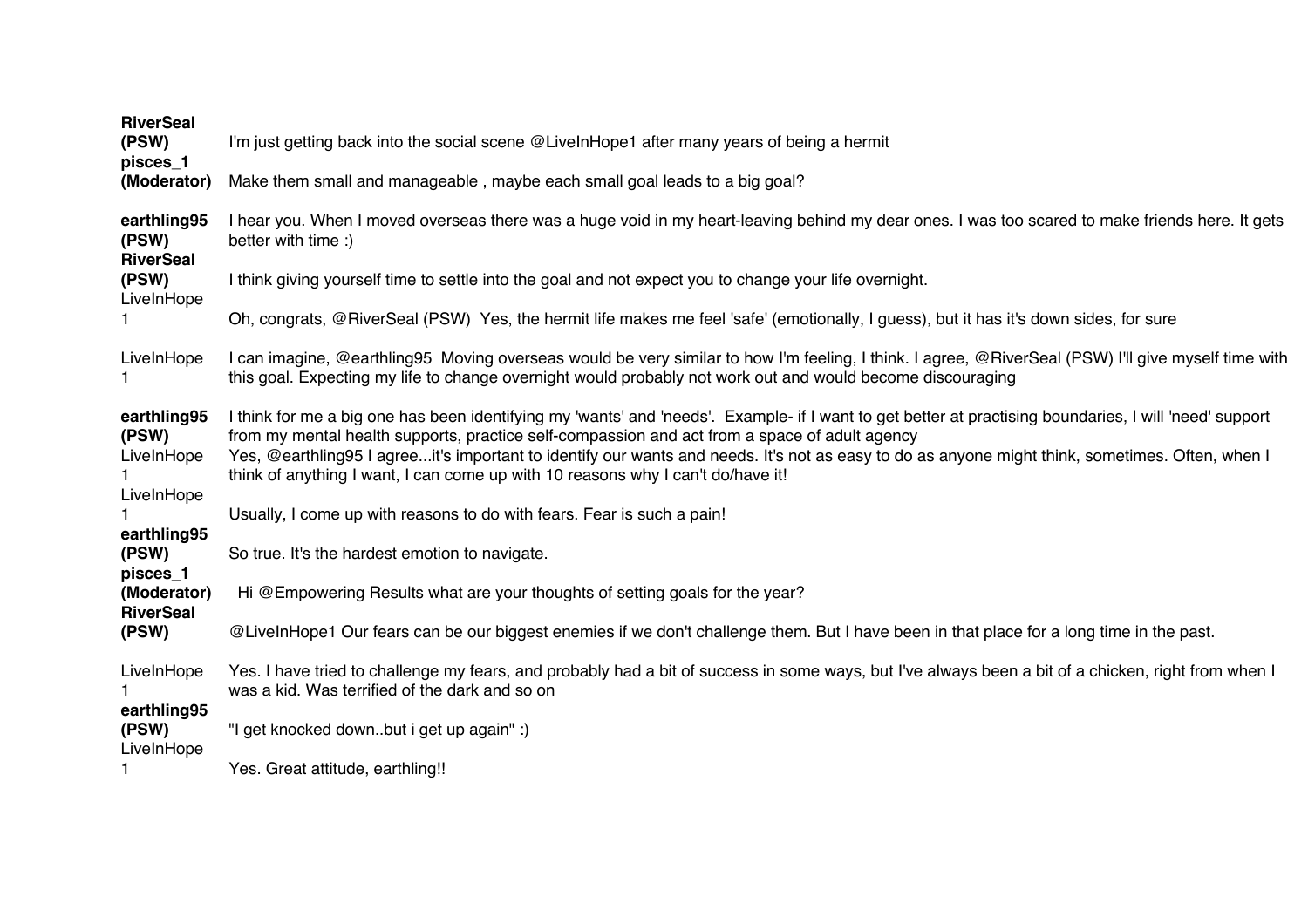| <b>RiverSeal</b><br>(PSW)<br><b>RiverSeal</b> | We all have strengths and weakness and we tend to be hardest on ourselves and don't see our own potential. You are working your MH and that<br>take courage so good job!                                                                                                                                                                       |
|-----------------------------------------------|------------------------------------------------------------------------------------------------------------------------------------------------------------------------------------------------------------------------------------------------------------------------------------------------------------------------------------------------|
| (PSW)<br>earthling95                          | @LiveInHope1                                                                                                                                                                                                                                                                                                                                   |
| (PSW)                                         | I think in those moments I am extra mindful about how I speak to myself- lot of self-compassion and hope.                                                                                                                                                                                                                                      |
| LiveInHope                                    | Yes. I think a lot of us are hard on ourselves. I used to be extremely hard on myself, but I've tried to ease off after it was brought to my attention.<br>Being hard on ourselves just makes life harder, really                                                                                                                              |
| earthling95<br>(PSW)<br>earthling95           | Yeah- looking back I realise. I wasted all these years being so critical towards myself. Didn't change a thing.                                                                                                                                                                                                                                |
| (PSW)<br>earthling95                          | Only ended up in more shame spirals and guilt                                                                                                                                                                                                                                                                                                  |
| (PSW)<br>LiveInHope                           | Tell us about a time that you achieved a goal of yours. How did it feel? And how did you get there?<br>A goal that I've achieved  well, I guess something I did recently was de-clutter. I've always been pretty good at culling things, but I did start to<br>accumulate a bit of stuff that I didn't need. It felt great when that was done! |
| <b>RiverSeal</b><br>(PSW)<br>LiveInHope       | Since I really started focusing on my MH I have been able to set goals and achieve them. I have completed 4 years of study since then so thats been<br>good for me!!                                                                                                                                                                           |
| LiveInHope                                    | Wow. Amazing, @RiverSeal (PSW) Well done!!!                                                                                                                                                                                                                                                                                                    |
| pisces_1                                      | I've got to work out how to give thumbs up to posts. Iol I'll just experiment with that right now and try to give your post a thumbs up!                                                                                                                                                                                                       |
| (Moderator)                                   | Hi @tyme (PSW)                                                                                                                                                                                                                                                                                                                                 |
| earthling95<br>(PSW)<br>earthling95           | I struggled with major anxiety during my teen years. I would learn classical dance growing up and stopped due to major life events. Through therapy<br>and supportI finally booked my first ever classical dance class after 10 years!                                                                                                         |
| (PSW)<br>LiveInHope                           | I call it my 'homecoming' :)                                                                                                                                                                                                                                                                                                                   |
| <b>RiverSeal</b><br>(PSW)                     | Yay. I achieved a small goal there. Iol Worked out how to use the emojis on posts!!<br>De-cluttering is a huge goal to have achieved. I had to do that myself and I know how challenging it can be and time-consuming. But so worth it<br>@LiveInHope1                                                                                         |
| earthling95                                   | Yay!                                                                                                                                                                                                                                                                                                                                           |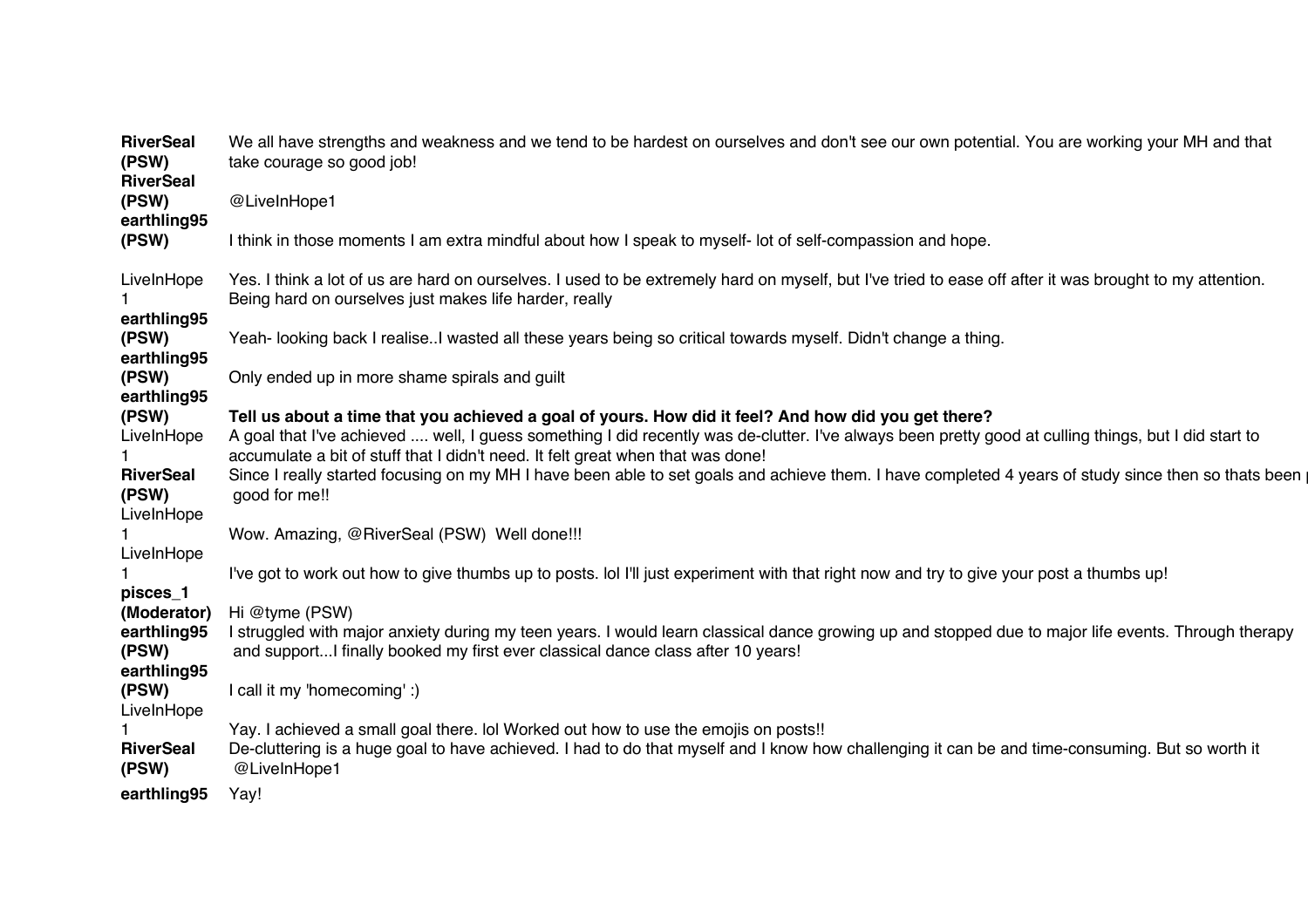## **(PSW)**

LiveInHope<br>1

1 Wow. Fantastic, @earthling95 Well done. I have a lot of problems with anxiety too

**pisces\_1 (Moderator)** Hi GuestCantType

**earthling95**

| earthling95<br>(PSW)               | What's one achievable, short-term goal (maybe for this week or tomorrow) that you can set now?                                                                                                                            |
|------------------------------------|---------------------------------------------------------------------------------------------------------------------------------------------------------------------------------------------------------------------------|
| LiveInHope<br>earthling95          | I suppose I should say that my anxiety has improved a lot compared to what it used to be, as I've changed my life circumstances to try to help with<br>that, but I'm still more anxious than the average person, for sure |
| (PSW)<br>LiveInHope                | Proud of your efforts @LiveInHope1. Anxiety is a tough cookie.                                                                                                                                                            |
| <b>RiverSeal</b>                   | Thank you, @earthling95 :)                                                                                                                                                                                                |
| (PSW)<br>earthling95               | I'm going to have a really nice and relaxing weekend. I'm aiming to get to the beach and get some sunshine. That's my goal for this week :)                                                                               |
| (PSW)<br>pisces_1<br>(Moderator)   | My goals for the coming week- Drink more water, scroll less on Tiktok haha and soak in the sun!<br>l intend to have a massage this week :)                                                                                |
| earthling95<br>(PSW)               | how relaxing :)                                                                                                                                                                                                           |
| LiveInHope<br>earthling95<br>(PSW) | An achievable, short-term goalhmmm, good idea to try to think of one now. I'm going to go with the jigsaw idea. Clear a space and set it up!!<br>woohoo!                                                                  |
| LiveInHope<br>LiveInHope           | lol                                                                                                                                                                                                                       |
| earthling95                        | I know it will be good for my mental state. It's been hard lately to dread being at home. Will be good to have something fun to do                                                                                        |
| (PSW)<br>earthling95               | That reminds me I need to clear up my work station<br>Definitely                                                                                                                                                          |
|                                    |                                                                                                                                                                                                                           |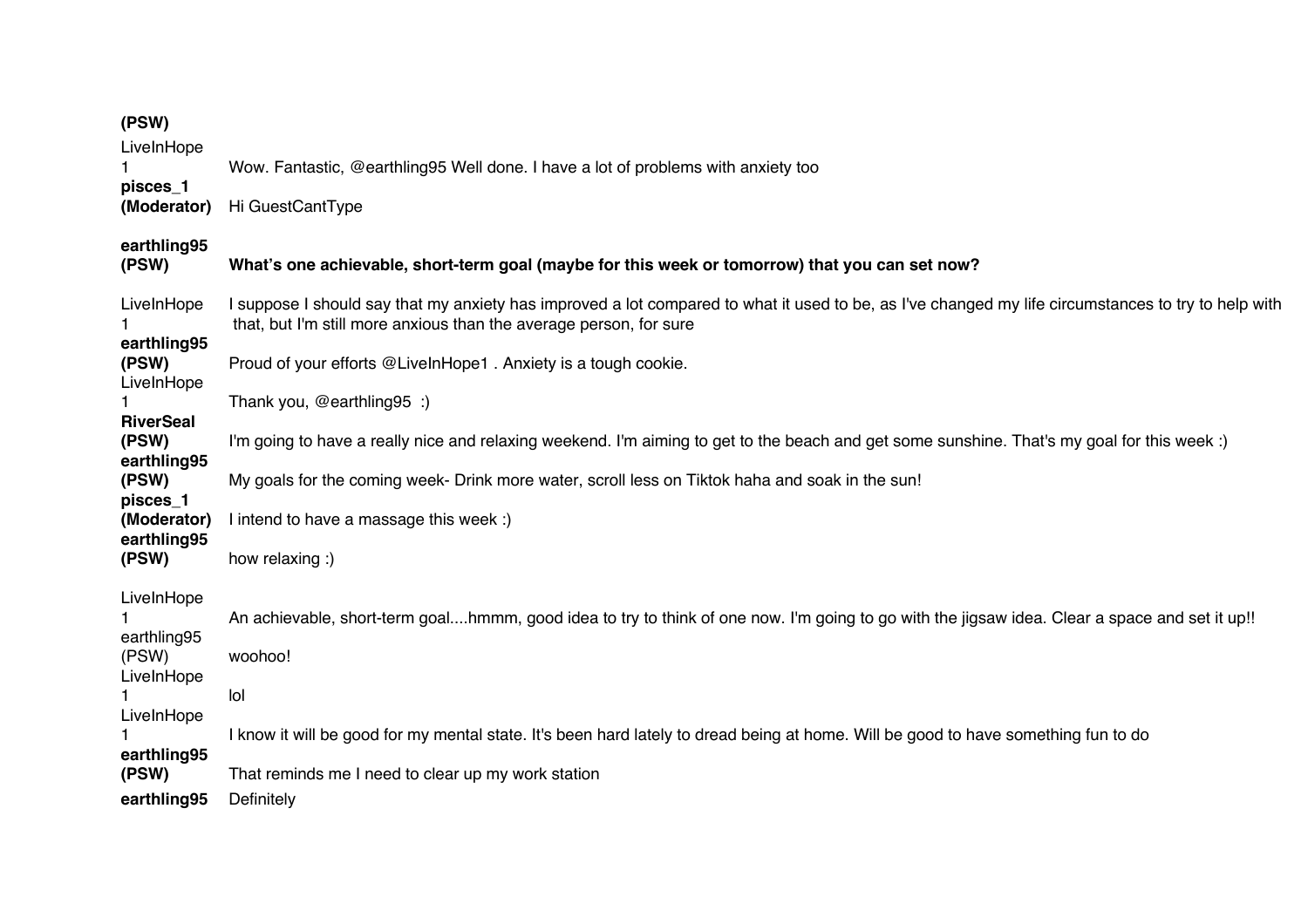| (PSW)                                             |                                                                                                                                                                                          |
|---------------------------------------------------|------------------------------------------------------------------------------------------------------------------------------------------------------------------------------------------|
| earthling95<br>(PSW)<br><b>RiverSeal</b><br>(PSW) | Make sure you reward yourself :)                                                                                                                                                         |
|                                                   | @LiveInHope1 Anxiety is really hard to deal with but as you have experienced it can improve with a little well-placed goals or seeing what's important                                   |
| LiveInHope                                        | Clearing up a work station is a good goal, too. I love having clean ups of all sorts. I'm a bit OCD, not badly so, but enough that it makes tidying up<br>enjoyable rather than a chore  |
| earthling95<br>(PSW)                              | Especially when you blast some good music!                                                                                                                                               |
| pisces_1<br>(Moderator)                           | Hi Adam:)                                                                                                                                                                                |
| earthling95<br>(PSW)                              | Makes the task easier                                                                                                                                                                    |
| LiveInHope                                        | True, @RiverSeal (PSW)                                                                                                                                                                   |
| LiveInHope                                        | lol earthling. Yes, good music helps as well                                                                                                                                             |
| <b>RiverSeal</b><br>(PSW)                         | Tidy work environments are the best!! @LiveInHope1                                                                                                                                       |
| LiveInHope<br>LiveInHope                          | Hi Adam                                                                                                                                                                                  |
| earthling95<br>(PSW)                              | For sure, @RiverSeal (PSW) !<br>Have you learned anything helpful from others' experiences here tonight that you might be able to apply in your own life? If yes, what did<br>you learn? |
| earthling95<br>(PSW)<br><b>RiverSeal</b>          | Small goals for the win! and lots of self-compassion :)                                                                                                                                  |
| (PSW)                                             | I have learned that we all have great experiences and people have so much resilience to keep trying new things in MH recovery                                                            |
| adam<br>LiveInHope                                | hi guys, had technical difficulties. one of my goals is to spring clean the house :)                                                                                                     |
|                                                   | Yes. Small goals! Doing a small bit at a time makes things, even big things, achievable.                                                                                                 |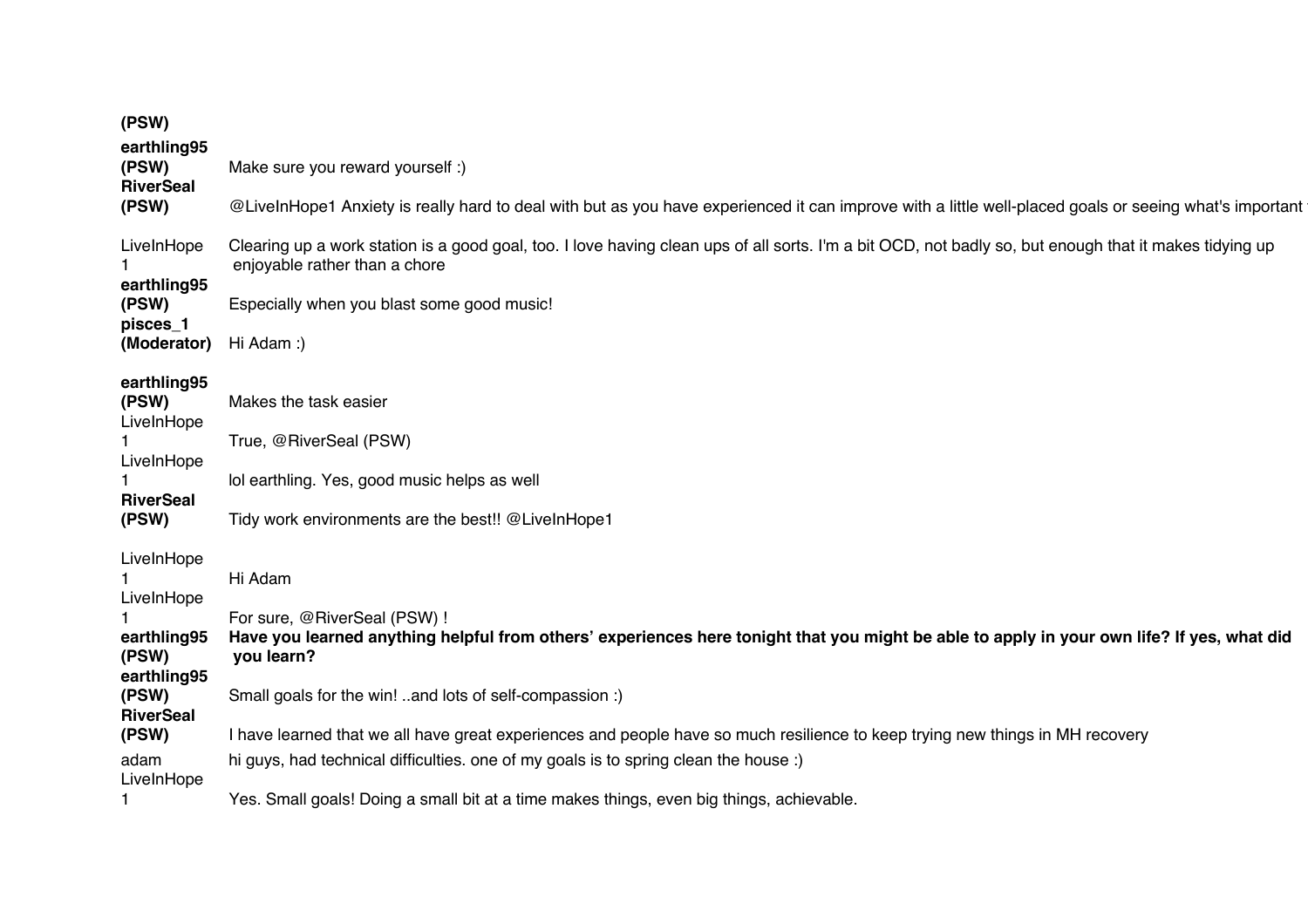| <b>RiverSeal</b><br>(PSW)<br>LiveInHope | @adam Very good goal to have                                                                                                                                                                                                                                                                                                                                                                                   |
|-----------------------------------------|----------------------------------------------------------------------------------------------------------------------------------------------------------------------------------------------------------------------------------------------------------------------------------------------------------------------------------------------------------------------------------------------------------------|
|                                         | Hey!! Hi, Adam!! Great goal                                                                                                                                                                                                                                                                                                                                                                                    |
| adam                                    | I like S.M.A.R.T goals                                                                                                                                                                                                                                                                                                                                                                                         |
| adam<br>earthling95                     | vision boards help too                                                                                                                                                                                                                                                                                                                                                                                         |
| (PSW)<br>LiveInHope                     | Wow @adam ! I am inspired :)                                                                                                                                                                                                                                                                                                                                                                                   |
| <b>RiverSeal</b>                        | I haven't tried vision boards. Is that like a white board in your home or something along those lines                                                                                                                                                                                                                                                                                                          |
| (PSW)<br>adam                           | @adamSMART goals are amazing!!<br>yeah, vision boards usually pertain to pictures/images stuck on a backboard, with affirmations. can be hard copy of digital/online. helps with<br>manifesting                                                                                                                                                                                                                |
| adam<br>LiveInHope                      | Thanks RiverSeal. For those that arent sure, SMART stands for: specific, measureable, attainment, relevant, time-based. Its how I do my goals now                                                                                                                                                                                                                                                              |
| <b>RiverSeal</b>                        | Oh, great. That would be really helpful. I might think about doing that, myself. Would be a great way not to forget any goals I make!!                                                                                                                                                                                                                                                                         |
| (PSW)                                   | @LiveInHope1 and @adam These visions boards sounds like a good thing! Never used one myself except the odd post it note                                                                                                                                                                                                                                                                                        |
| adam<br>LiveInHope<br>1                 | predominantly i am a visual learner, so vision boards suit my learning style<br>lol @RiverSeal (PSW) Post it notes are about as far as I've gone, too, as far as reminding myself of goals and so on. A decent-sized board would be<br>a great idea!<br>vision boards can also be refined along the way. no hard and fast rule. you can create your own, or use a template. worth trying out at least. Process |
| adam                                    | of elimination - trial and error what works best for you                                                                                                                                                                                                                                                                                                                                                       |
| earthling95<br>(PSW)<br>LiveInHope      | Tonight's topic may have brought up some heavy feelings as we talked about setting goals which can sometimes bring up feelings of<br>tension of fear of failure. Would some self-care be helpful for you after we finish? If so, what might you do?                                                                                                                                                            |
| adam                                    | Great tip, Adam. Good idea to change goals as we go along if need be.<br>Ive started using post it notes for my to do list. but i find it difficult to break them down. however, the visual reminder, and throwing them in the bin<br>after completion, is a good feeling. means you dont hang onto them                                                                                                       |
| <b>RiverSeal</b><br>(PSW)               | I'm going to really enjoy a nice dinner that I don't have to prepare or clean up and get an early night                                                                                                                                                                                                                                                                                                        |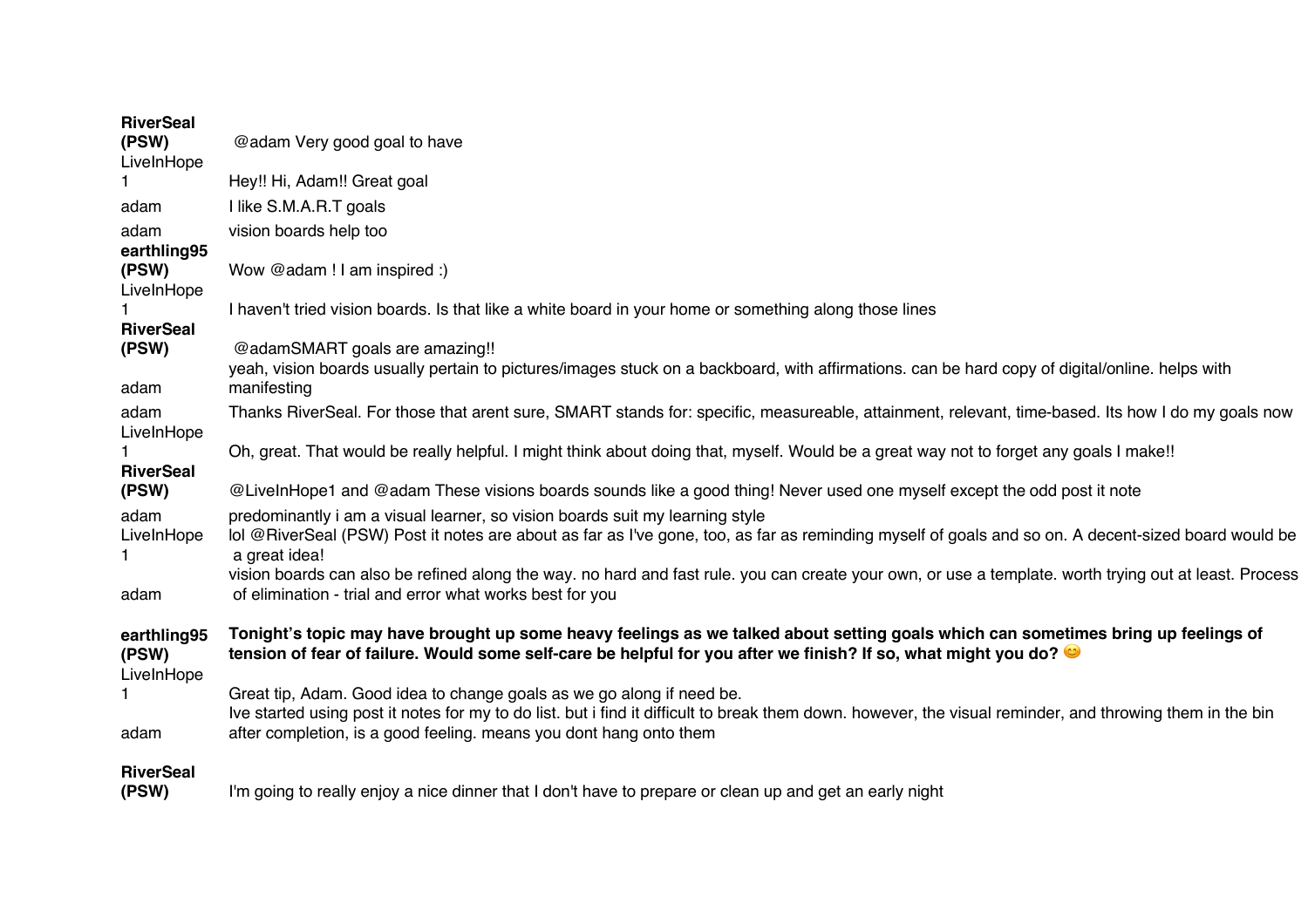| (PSW)                                  | I will read a book for a while, spray some lavender oil and then get an early night sleep :)<br>earthling95, good idea. self care always important. how about a manifestation meditation? or creating affirmations to go with our goals. like the<br>phrase                                                                                                                                                    |
|----------------------------------------|----------------------------------------------------------------------------------------------------------------------------------------------------------------------------------------------------------------------------------------------------------------------------------------------------------------------------------------------------------------------------------------------------------------|
| adam                                   | "I am"                                                                                                                                                                                                                                                                                                                                                                                                         |
| <b>RiverSeal</b><br>(PSW)              | I heard lavender oil is good for sleep @earthling95                                                                                                                                                                                                                                                                                                                                                            |
|                                        | I love guided meditations and manifestations! Will definitely try that out before I sleep.                                                                                                                                                                                                                                                                                                                     |
| LiveInHope                             |                                                                                                                                                                                                                                                                                                                                                                                                                |
|                                        | I am going to watch a good tv show later on                                                                                                                                                                                                                                                                                                                                                                    |
| adam                                   | love love lavender :) so many uses. fresh is best                                                                                                                                                                                                                                                                                                                                                              |
| earthling95<br>(PSW)<br>earthling95    | Yes it is @RiverSeal (PSW) !                                                                                                                                                                                                                                                                                                                                                                                   |
| (PSW)                                  | Wow- do you have any recommendations?                                                                                                                                                                                                                                                                                                                                                                          |
| adam                                   | there's plenty on youtube earthling 95, just pick something that resonates with you :)                                                                                                                                                                                                                                                                                                                         |
| adam<br>LiveInHope<br><b>RiverSeal</b> | i can suggest some resources here that have helped me. but not sure if im allowed to add links here, so up to the moderator<br>But, I don't feel anxious about the goal I've set. I think it's achievable. Just have to get my sewing machine out of the way to set up the jigsaw puzzle.<br>That's a goal I haven't succeeded withsewing!! Set up the machine 6 mths ago and it's still sitting there, unused |
| (PSW)                                  | @adam Yes you can add link here so go ahead                                                                                                                                                                                                                                                                                                                                                                    |
| adam                                   | I love mind tools. has a wealth of resources. https://www.mindtools.com/pages/article/smart-goals.htm                                                                                                                                                                                                                                                                                                          |
| earthling95<br>(PSW)                   | Thanks for sharing :)<br>We'd like to invite you to complete asurveyreflecting on your experience in this Peer Group Chat, we'd love<br>to hear any feedback you may have. It will only take a few minutes to complete. Please click this link:                                                                                                                                                                |
| earthling95<br>(PSW)                   | https://sane.au1.qualtrics.com/jfe/form/SV_5uUF0sHJRKQ6wyW                                                                                                                                                                                                                                                                                                                                                     |
| LiveInHope                             | Thanks, @adam !                                                                                                                                                                                                                                                                                                                                                                                                |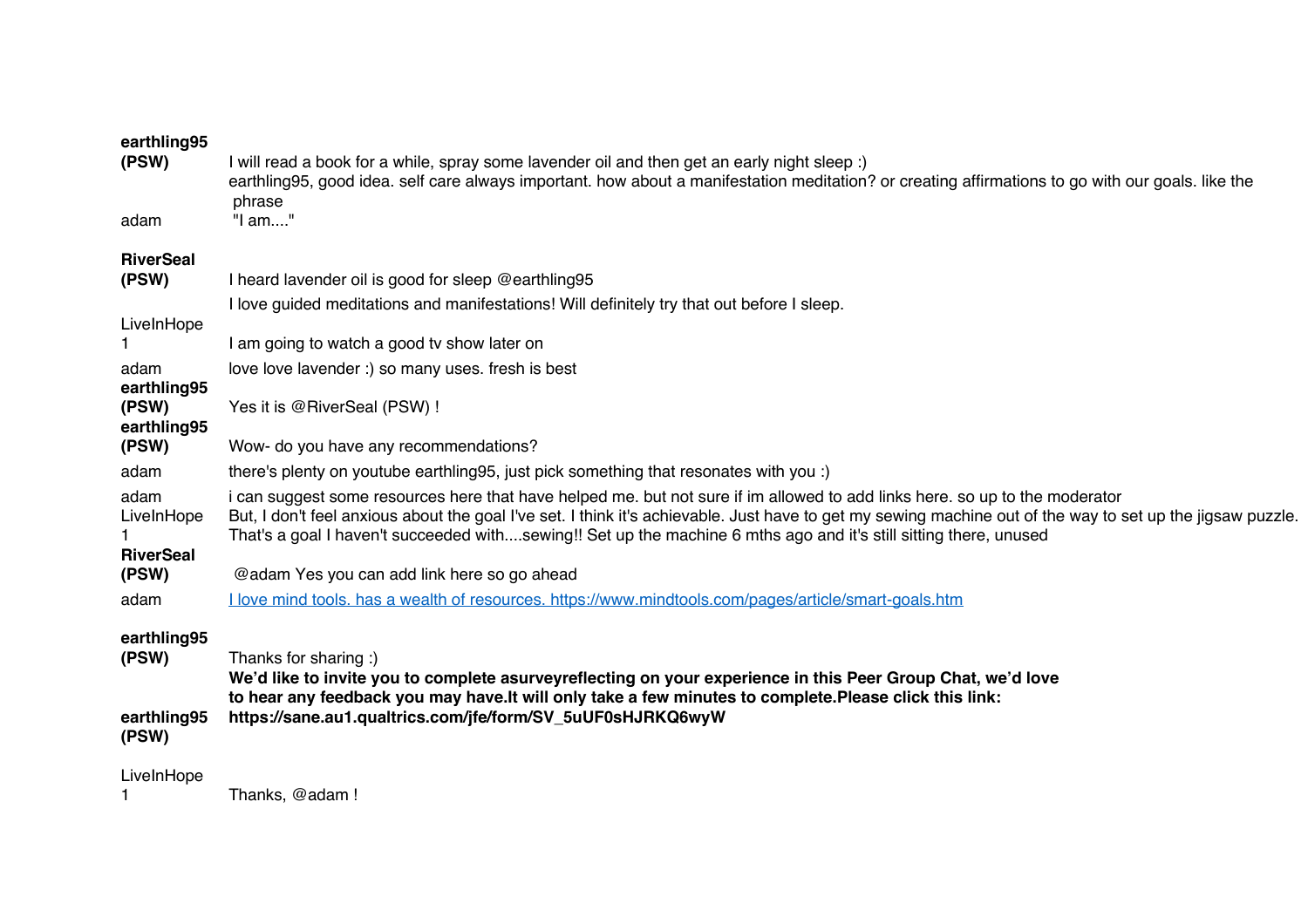|                                               | Here are some further resources we recommend having a look at: This video talks about enjoying the journey towards our goals by focusing on<br>our values; https://www.youtube.com/watch?v=eiPxLpYlw41 This article discusses the importance of self-compassion when working towards our<br>goals |
|-----------------------------------------------|---------------------------------------------------------------------------------------------------------------------------------------------------------------------------------------------------------------------------------------------------------------------------------------------------|
| earthling95                                   | : http://jameskirby.com.au/self-compassion-and-goal-setting/                                                                                                                                                                                                                                      |
| adam<br>LiveInHope                            | no worries. sure thing earthling95                                                                                                                                                                                                                                                                |
|                                               | Okay, @earthling95 Will fill that out                                                                                                                                                                                                                                                             |
| adam<br>earthling95                           | I also found this site good for mental health development. has resources too. https://www.getselfhelp.co.uk/                                                                                                                                                                                      |
| (PSW)<br>pisces_1                             | Thank you so much for joining folks!                                                                                                                                                                                                                                                              |
| (Moderator)                                   | Thanks @adam                                                                                                                                                                                                                                                                                      |
|                                               | We hope you enjoyed the discussion if you'd like to be informed when our next Peer Group Chat will be taking place, you can sign up to<br>our mailing list here https://www.sane.org/peer-support/online-mental-health-meet-up. You can also ask questions for us to discuss in future            |
| earthling95<br>(PSW)                          | peer chats!                                                                                                                                                                                                                                                                                       |
| adam                                          | no worries guys, happy to help :)                                                                                                                                                                                                                                                                 |
| <b>RiverSeal</b><br>(PSW)<br><b>RiverSeal</b> | @adam There are heaps of great MH resources online from the UK!!                                                                                                                                                                                                                                  |
| (PSW)                                         | Thanks, everyone for a great night tonight! Great discussions :)                                                                                                                                                                                                                                  |
|                                               | Hope you all have a restful night :)                                                                                                                                                                                                                                                              |
| LiveInHope<br>pisces_1                        | Thanks very much, @earthling95 Yes, really enjoyed being here tonight. Will definitely come back again in the future.                                                                                                                                                                             |
| (Moderator)                                   | Enjoy the rest of your night everyone!                                                                                                                                                                                                                                                            |
| adam                                          | thanks everyone. enjoy your night                                                                                                                                                                                                                                                                 |
| <b>RiverSeal</b><br>(PSW)                     | @LiveInHope1 Hope you enjoyed your first group chat!!                                                                                                                                                                                                                                             |
| LiveInHope                                    | Thanks, Adam. Might see you here again in the future. Thanks, @pisces_1 (Moderator) & @RiverSeal (PSW). Yes, I sure did @RiverSeal (PSW)                                                                                                                                                          |